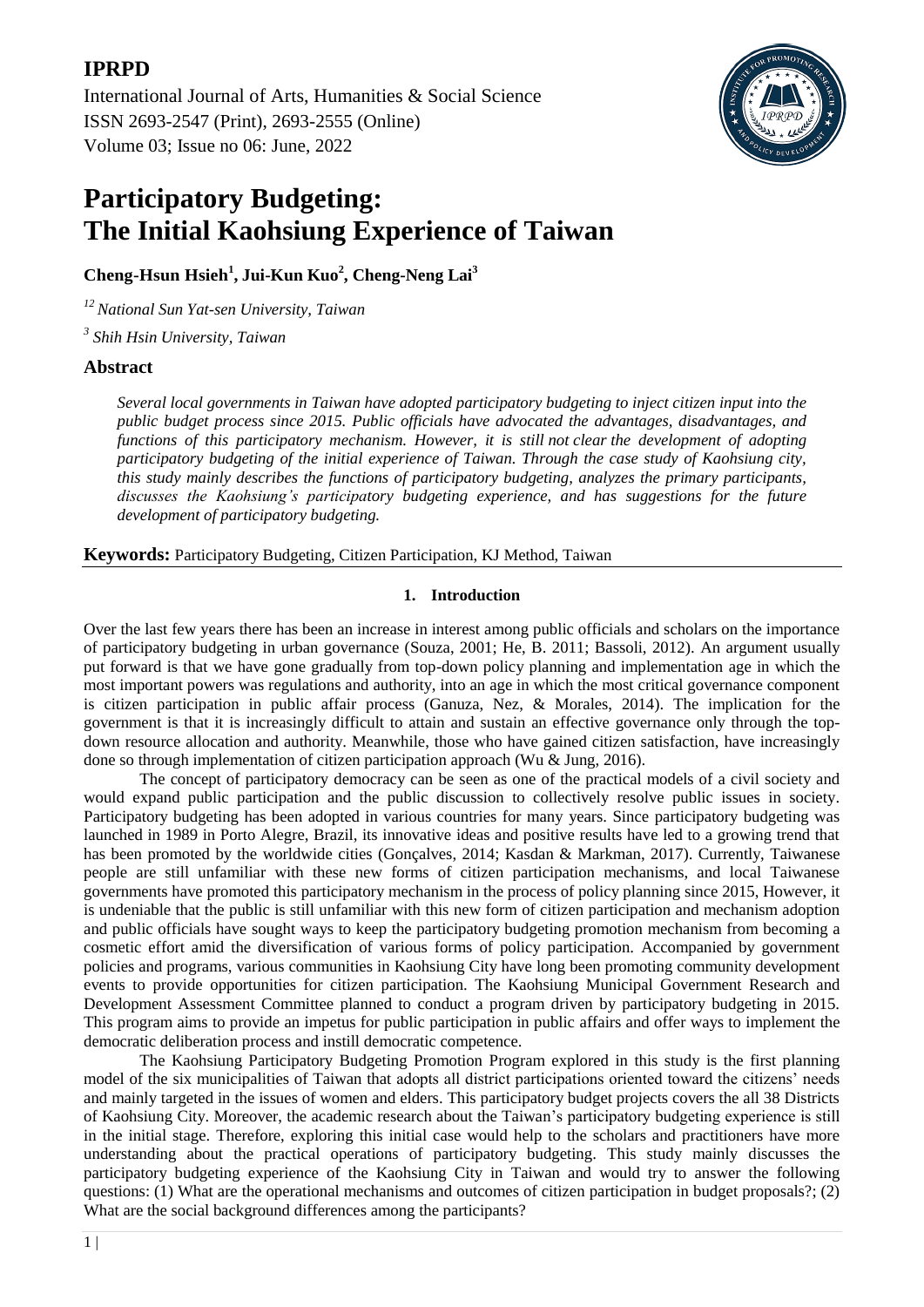#### **2. Participatory Budgeting**

The values of citizen participation are based on freedom, equality, and individual rights, which are prone to be contradictory to and conflicting with the traditional functions based on normative systems, hierarchical authorization, professional knowledge, and bureaucracy (Berner & Smith, 2004; Barros & Sampaio, 2016). Conflicts between the structure of government and values of citizen participation often make it difficult to implement and sustain citizen participation. When citizen participation is incorporated into the budgeting process, there are often various political influences that conflict with each other (Callahan, 2002).

 Finding the ways to promote public participation in the discussion of public affairs would be the major issue of the future democratic development (Robbins, Simonsen, & Feldman, 2008). The top-down policymaking has been criticized as the *Achilles*' *heel* of democracy because citizens" voice has been ignored. Hence, many participatory mechanisms have been asserted as the approaches which would improve citizens" willingness to participate in public affairs (Raudla & Krenjova, 2013). Among those participatory mechanism, participatory budgeting is the vital tool of public management, and the bilateral communication mechanism would create more opportunities for information sharing and citizens" voice in the policy process (Kasdan & Markman, 2017).

 Participatory budgeting contributes to the spirit of democracy. Participant eligibility is not limited by certain factors such as age, profession, and happiness index. As long as a citizen has the time and the willingness to participate, he or she can join any participatory mechanism. Through the implementation of participatory budgeting, democratic values will be united with human thoughts (Rossmann & Shanhan, 2012). Through this participatory mechanism, people have the opportunity to directly participate in the budget planning process to express their views and present their preferences and deliberation in the process of budget planning and implementation. The participatory process emphasizes informed discussion and mutual communication so that participants can engage in the open discussion of public issues under all-inclusive, egalitarian, and well-informed conditions to form a collective opinion (Fung, 2015; Wu, 2017). Involving the public in deliberative discussions gives people the impression that their opinions are respected by the government. This enhances the people"s sense of identity with their place of residence and helps them realize that the government has considered their voice and demands in policy decisions (Gordon, Osgood, & Boden, 2016; Wu & Tsai 2018).

 Participatory budgeting provides citizens with a clear understanding of how the government actually performs specific budgetary work, especially when citizens are actively and correctly involved in the policymaking process. When decisions are made in public forums open to the taxpayers and media, the authorities can protect the citizens" interests more when conducting budgetary planning. Citizens could expect the budget planning would be implemented after public deliberation, and government actions become transparent (Barros & Sampaio, 2016).

 By enhancing citizen participation, governments can get policy suggestions from various stakeholders and understand what the citizens" desires and needs for future public policy planning and decisions (Robbins, Simonsen, & Shepard, 2009). Generally, government needs the views of policy stakeholders when major social issues need to be discussed publicly and voted upon. Some scholars have stated that if the people are aware of the government"s operations and join in more in the planning and decision-making process, government operations will become overburdened and overstretched. However, civil participatory mechanism is viewed undeniably as citizens" education approach which help citizens gain policy information and have mutual communication chances to government future policy planning and implementation.

#### **3. Methodology**

The study adopted case study to examine the participatory budgeting experience of Kaohsiung city, which mainly include institution, participants, and factors influencing participation. Several cities in Taiwan have embarked on the implementation of participatory budgeting, which have drawn widespread attention by the public and public officials. The majority of community residents felt that this budgeting model was unique. The current participatory budgeting in Taiwan is diverse. Viewed by the settings of specific target groups, including the residents of selected districts (Taipei, New Taipei City), people with physical and mental disabilities (New Taipei City), elders (Kaohsiung), women (Kaohsiung), and youth (Taoyuan City). The budget sizes among these cities are various and ranged from several thousand to over 10 million dollars. The case of Kaohsiung City is an important case for others cities of Taiwan because Kaohsiung City Participatory Budgeting Promotion Plan is the first case which include whole 38 distracts and main emphasize on the issues of female and elderly.

 Second, the on-site observation was used in order to understand the interaction and discussion of participants. Through in-person observation, the researchers are able to gain the first hand information, which is viewed as a significant reference for the assessment of subsequent quantitative analysis and implementation effectiveness.

 Third, statistical analysis of empowerment workshop participants is conducted to understand the early participants of an innovative policy in a selected city. There are 394 participants in the eight participatory budgeting workshops of the Kaohsiung Participatory Budget Promotion Projects. Based upon the information that

2 | Participatory Budgeting: The Initial Kaohsiung Experience of Taiwan- Cheng-Hsun Hsieh et al.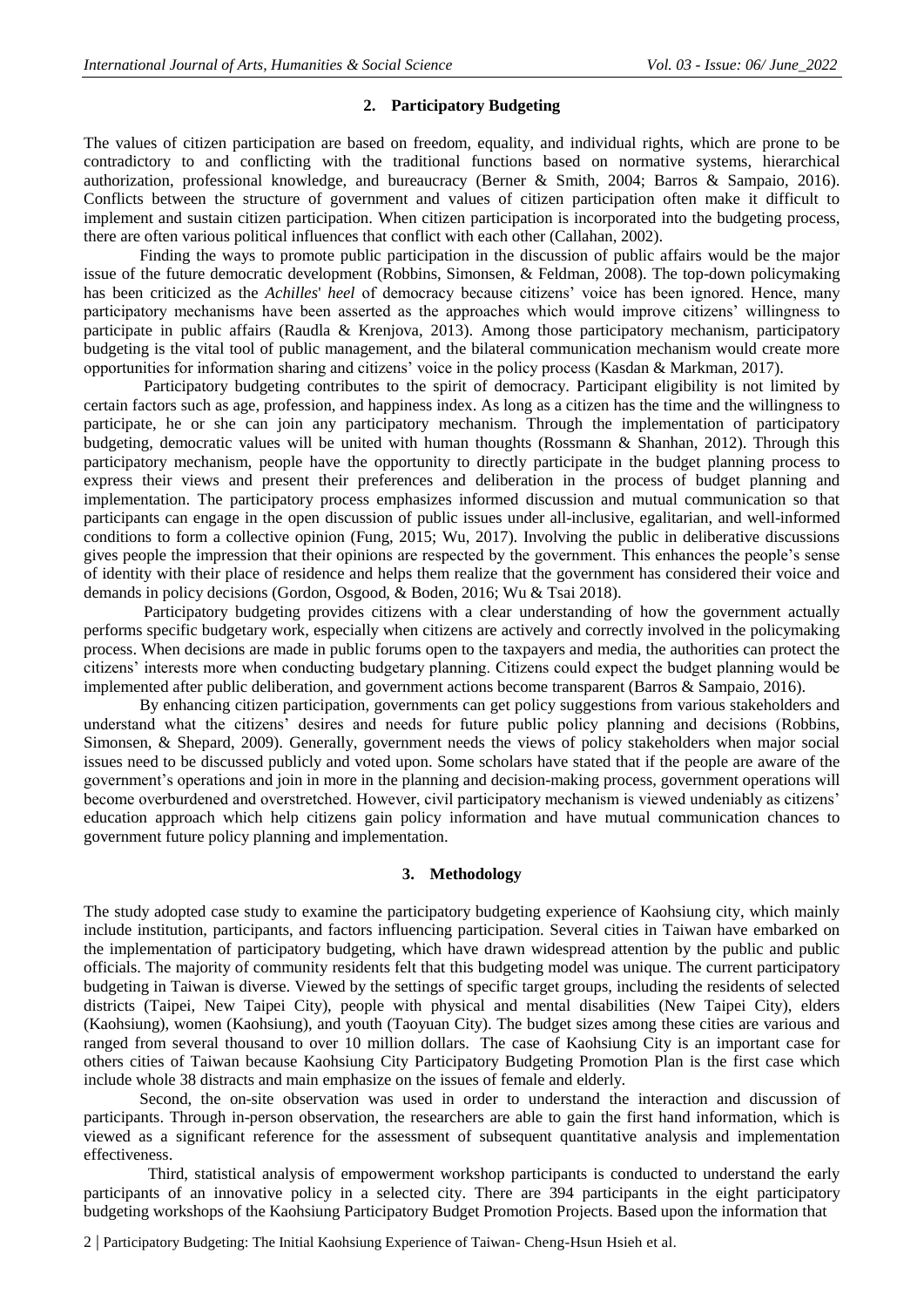each participant provides when registering in participatory budgeting workshops, the individual data is anonymous, but individual socio demographic information, such as gender, age, living area, and the sub-groups in participatory budgeting workshops, and final participatory budgeting topic based upon group discussion. Hence, the study is able to statistical analysis by using information of the participants" personal background attributes (gender, age, unit, and region) as independent variables (Table 1) and the participatory budgeting choices as dependent variables, a background attribute analysis was conducted on the basis of the information of the participants" application forms and the relevancy of the participants" selections on different topics (see Table 1).

|               | Variable Type                                           | Description                                                                                                                                                                                                                    |
|---------------|---------------------------------------------------------|--------------------------------------------------------------------------------------------------------------------------------------------------------------------------------------------------------------------------------|
| Depend<br>ent | Selection<br>-of<br>Participatory<br>budgeting<br>Topic | Divided into elders' and women's issues.                                                                                                                                                                                       |
| Independent   | Unit                                                    | Divided into community development associations, foundations, other associations,<br>community colleges, government units (including public offices), private institutions<br>(including personal name), and six other groups. |
|               | Gender                                                  | Divided into male and female groups.                                                                                                                                                                                           |
|               | Age                                                     | Divided into six age groups: 15 to 24, 25 to 34, 35 to 44, 45 to 54, 55 to 64, and over 65.                                                                                                                                    |
|               | District                                                | Divided into four groups: metropolitan area, North Kaohsiung, South Kaohsiung, and<br>East Kaohsiung                                                                                                                           |

\*Kaohsiung City Participatory Budgeting Promotion Plan

#### **Table 1. Analysis Variables**

#### *3.1 Scope*

The program divides the 38 administrative districts of Kaohsiung City into four major regions. In addition, empowerment Workshops of Participatory budget are adopted in order to guide participants to plan their own proposals. Participatory budget workshops were conducted in the four districts of Kaohsiung city, which are Metropolitan Area, North Kaohsiung, East Kaohsiung, and South Kaohsiung. The implementation time is from June 2015 to July 2015, and eight workshop sessions were conducted for issue discussion and proposal development.

#### *3.2 Theme and Targets*

Transparency and understanding the residents" needs, enhancement civic awareness, increase in public cohesion are the main targets of Kaohsiung City Participatory Budgeting Promotion Plan. The initial focus on issues of women and the elderly which try to enhance these two citizen groups, who have not included mainly in the policy-decision process in Taiwan.

In addition, through the initial participatory budgeting plan, public education in civic responsibility and a sense of community would be enhanced. To enable the Kaohsiung municipal government to integrate the concept and spirit of participatory budgeting at local level, the project mainly developed the issues of women and the elderly. Discussions and proposals of these two issues are fully open to every citizen who are interested in the issues of women and elderly.

#### *3.3 Implementation Methods*

Implementation of participatory budgeting is the impetus for change in municipal development and help promote the maturation of citizen participation. The program emphasizes five major aspects of participatory budgeting, including advocacy, training, proposal, review, and implementation. The main methods for implementing participatory budgeting are: (1) Form a deliberate group among workshop participants; (2) promote participatory budgeting (including participatory budgeting guideline, participatory budget volunteer training, participatory budget workshops, citizen review, and voting); (3) enhance the content of each policy plans through getting citizenneed information seeking and advise from public officials.

#### *3.4 Series of participatory budgeting lecture*

A series of participatory budgeting lecture would assist the participants in having the basic knowledge and ability to participate in the deliberative process and learn the proposal writing format. Pertaining to four districts and two issues, the workshop is organized into a six-hour intensive training workshop on participatory budgeting for eight sessions. The focus of the workshop is to facilitate the group's communicative discussions and build a platform and mechanism for group discussion. These lecturers help the participants in program plan, discussion and communication.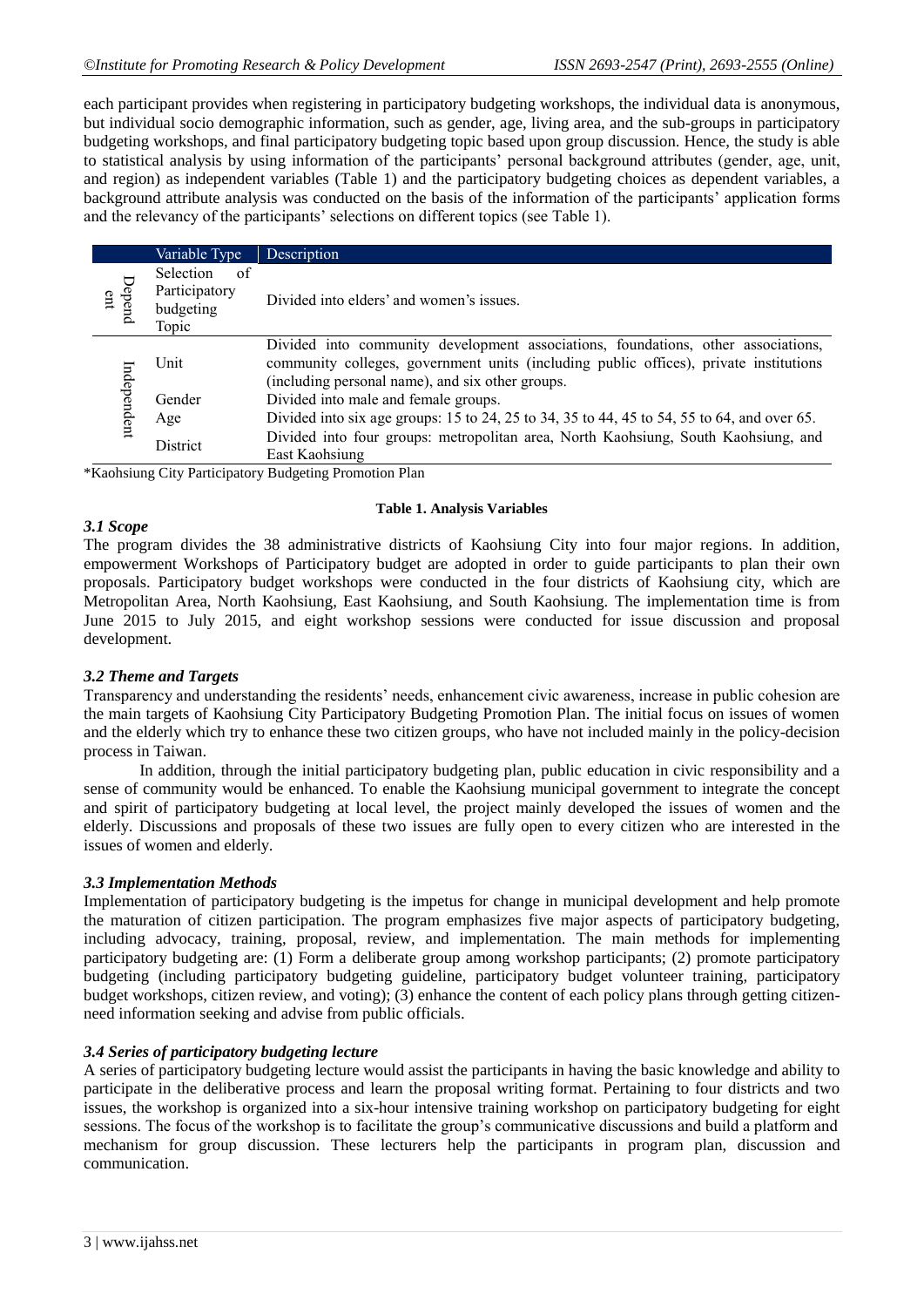#### *3.5 Proposal discussion operating tools*

World Café and KJ Method are used in the process in order to enlarge brainstorming and make consensus building among participants. The World Café is a forum of sincere dialogue pioneered by Juanita Brown and David Issac, which is conducted in small groups in a relaxed atmosphere, where intelligent group discussion is conducted via a flexible forum. These discussions can lead to simultaneous dialogue, problem reflection, common knowledge sharing, and the discovery of new opportunities for action (Fouché & Light, 2011). On the other hand, The KJ method is a unified operational technique that summarizes the data and intelligence of different natures (Kawakita, 1991; Scupin, 1997). When a group deals with a problem whose solution is convoluted and difficult to decide, when a creative and unconventional approach is desired, or when it is desirable to think outside the box, the KJ method can help participants find consensus and problem-solving order (Miura, Sugihara, & Kunifuji, 2011).

#### *3.6 Proposal discussion and output*

The proposal discussion process is free to anyone and accept any voices and opinions. Participatory budget workshop of this project contains two major tasks: (1) conduct workshop guiding to facilitate the program output; (2) enhance the integrity of topic discussion through information sharing, exchange, and assistance of group facilitators. The deliberative process is as follows:

- (1) Divide the participants into groups, each guided by a group facilitator for discussion process development.
- (2) Each group facilitators have the responsibility to explain the purpose, the content, and the all topics of the proposal that each participant propose for.
- (3) Each group facilitator would adopt the KJ method to summarize the questions of group members on the issues of the elderly and women.
- (4) Issue deliberation are implemented through group discussion of issues and compilation all participants" opinions.
- (5) First round of voting would prioritize the preference of each discussion groups.
- (6) Using poster to show the content of each proposal, which is open to every participant to review each proposal.
- (7) After each participant present commences, each group conducted the second round vote for proposal choice of the priority.
- (8) In order to have an initial proposal which is based upon the deliberative discussion, the group facilitator would collect all comments and revise the proposal based upon the comprehensive discussion of the group members.

The proposal discussion workshop is divided into two parts. First, the participants focus on problem recognition by raising the issues to be addressed. Next, participants elaborate on the priority issues by examining and weighing their public nature, need, urgency, feasibility, and benefit to map out a proposal. As a result of the proposal, 38 innovation action plans were proposed for the women"s issues section in the workshops of four districts in which eight candidates were selected. In the case of the elderly issues section, 32 innovation action plans were proposed at four separate district workshops in which eight candidates were selected. The 16 final programs aggregated will be submitted to the government for policy consideration, after follow-up review, and consideration of voting procedures to prioritize plan implementation and provide a reference for municipal policy.

# **4. Participant Analysis**

Statistical investigation and descriptions were conducted on the basis of the participant"s gender, age, unit, place of residence and district according to his/her basic data.

- (1) Gender:Among the gender samples, there were 91 (23.1%) men and 303 (76.9%) women. The parameter of women is much greater than that of men.
- (2) Age:In the age category, 132 people are in the 55–64 age group (33.5%), followed by 12 in the 45–54 age group (30.7%) and 56 in the 35–44 age group (14.2%). There are 47 people in the over-65 age group (11.9%), 33 in the 25–34 age group (8.4%), and 5 in the 15–24 age group. The age analysis revealed that the proportion of elderly participants is highest in this program.
- (3) Unit:Among participants" affiliated background samples, 260 government units (including public offices) constitute the highest percentage (66.0%), followed by 88 community development associations (22.3%) and 27 other associations (6.96%). Among the others, there are 9 community colleges (2.3%), 9 private organizations (2.3%), and 1 foundation (0.3%). Analysis results revealed that government-related personnel and community development associations represent the majority.
- (4) District:In the sample districts where participants were located, 110 people were in the "metropolitan area" that constitutes the highest percentage (27.9%), followed by 107 in the North Kaohsiung District (27.2%) and 92 in the East Kaohsiung District (23.4%).
- 4 | Participatory Budgeting: The Initial Kaohsiung Experience of Taiwan- Cheng-Hsun Hsieh et al.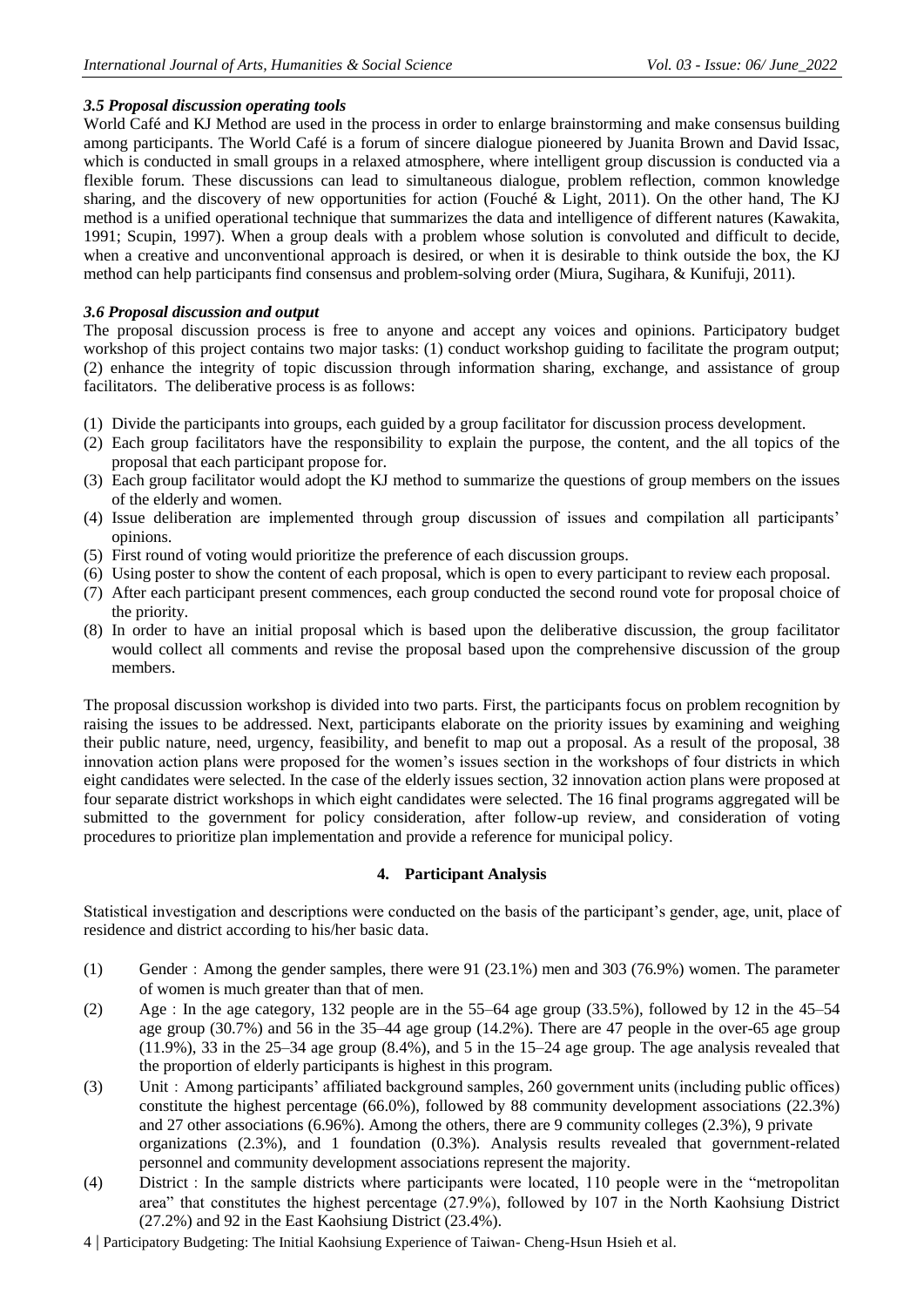Table 2 indicates that the differences in gender-related choices in participatory budgeting do not meet the significant level of statistical test ( $p = .330 > .05$ ). Therefore, no significant difference is observed between gender and participatory budgeting choices, meaning that no significant differences are observed between males and females in terms of their choices in participatory budgeting.

|                             | <b>Participatory Budgeting Issues</b> | <b>Total</b> | <b>Chi-square Test</b>                                                                                                                      |                                |
|-----------------------------|---------------------------------------|--------------|---------------------------------------------------------------------------------------------------------------------------------------------|--------------------------------|
| <b>Voting Choice Gender</b> | Women<br><b>Senior</b>                |              |                                                                                                                                             |                                |
| Male                        |                                       |              |                                                                                                                                             |                                |
|                             | 48.4%                                 | 51.6%        |                                                                                                                                             | $\chi^2$ =0.948 df=1<br>p=.330 |
| Female                      | 29                                    | 74           | 303                                                                                                                                         |                                |
|                             | 42.6%                                 | 57.4%        |                                                                                                                                             |                                |
|                             | 173                                   | 221          |                                                                                                                                             |                                |
| Total                       | 43.9%                                 | 56.1%        | 394                                                                                                                                         |                                |
|                             |                                       |              | $\mathcal{L}$ and $\mathcal{L}$ and $\mathcal{L}$ and $\mathcal{L}$ and $\mathcal{L}$ and $\mathcal{L}$ and $\mathcal{L}$ and $\mathcal{L}$ | $0.01 \times 10^{-1}$          |

 $*$  P < .05;  $*$  P < .01;  $*$  P < .001; N = 394 **Table 2. Chi-Square Test of Gender and Participatory Budgeting Choices**

Table 3 indicates that the difference between different ages and participatory budgeting meets the significant level of statistical test (p = .001  $\leq$  .001), showing significant differences between age and participatory budgeting choices.

| <b>Voting Choices Age</b> | <b>Participatory Budgeting Issues</b> |       | <b>Total</b> | <b>Chi-square Test</b>                       |
|---------------------------|---------------------------------------|-------|--------------|----------------------------------------------|
|                           | <b>Senior</b>                         | Women |              |                                              |
| $15 - 24$                 | 4                                     |       | 5            | $\chi^2$ =21.683 df=5 p=.001 <sup>**</sup>   |
|                           | 80.0%                                 | 20.0% |              |                                              |
| $25 - 34$                 | 17                                    | 16    | 33           |                                              |
|                           | 51.5%                                 | 48.5% |              |                                              |
|                           | 28                                    | 28    |              |                                              |
| $35 - 44$                 | 50.0%                                 | 50.0% | 56           |                                              |
|                           | 36                                    | 85    | 121          |                                              |
| $45 - 54$                 | 29.8%                                 | 70.2% |              |                                              |
|                           | 58                                    | 74    |              |                                              |
| $55 - 64$                 | 43.9%                                 | 56.1% | 132          |                                              |
|                           | 30                                    | 17    |              |                                              |
| Over <sub>65</sub>        | 63.8%                                 | 36.2% | 47           |                                              |
|                           | 173                                   | 221   |              |                                              |
| Total                     | 43.9%                                 | 56.1% | 394          |                                              |
|                           |                                       |       |              | * P < .05; ** P < .01; *** P < .001; N = 394 |

**Table 3. Chi-square Test for Age and Participatory Budgeting Decisions**

Table 4 indicates that the differences between the choices of different unit sources and participatory budgeting meet the significant levels of statistical test ( $p = .000 < .001$ ), indicating significant differences between unit sources and participatory budgeting choices.

| Voting Choices Unit                           | <b>Participatory Budgeting Issues</b> |         | Total |                                                |  |
|-----------------------------------------------|---------------------------------------|---------|-------|------------------------------------------------|--|
|                                               | Senior                                | Women   |       | Chi-square Test                                |  |
| Community development Organizations           | 87                                    |         | 88    | $\chi^2 = 196.840$<br>df=5 p=.000 <sup>*</sup> |  |
|                                               | 98.9%                                 | 1.1%    |       |                                                |  |
| <b>Foundations</b>                            |                                       |         |       |                                                |  |
|                                               | 100.0%                                | $0.0\%$ |       |                                                |  |
| Other associations                            | 23                                    |         | 27    |                                                |  |
|                                               | 85.2%                                 | 14.8%   |       |                                                |  |
|                                               |                                       |         | 9     |                                                |  |
| Community colleges                            | 77.8%                                 | 22.2%   |       |                                                |  |
| Government units (Including public offices)   | 50                                    | 210     | 260   |                                                |  |
|                                               | 19.2%                                 | 80.8%   |       |                                                |  |
|                                               |                                       |         | Q     |                                                |  |
| Private organizations (Including individuals) | 55.6%                                 | 44.4%   |       |                                                |  |
| Total                                         | 173                                   | 221     | 394   |                                                |  |
|                                               | 43.9%                                 | 56.1%   |       |                                                |  |

 $* P < 0.05$ ; \*\*  $P < 0.01$ ; \*\*\*  $P < 0.001$ ; N = 394

**Table 4. Unit and Participatory Budgeting Determination of the Chi-Square Test**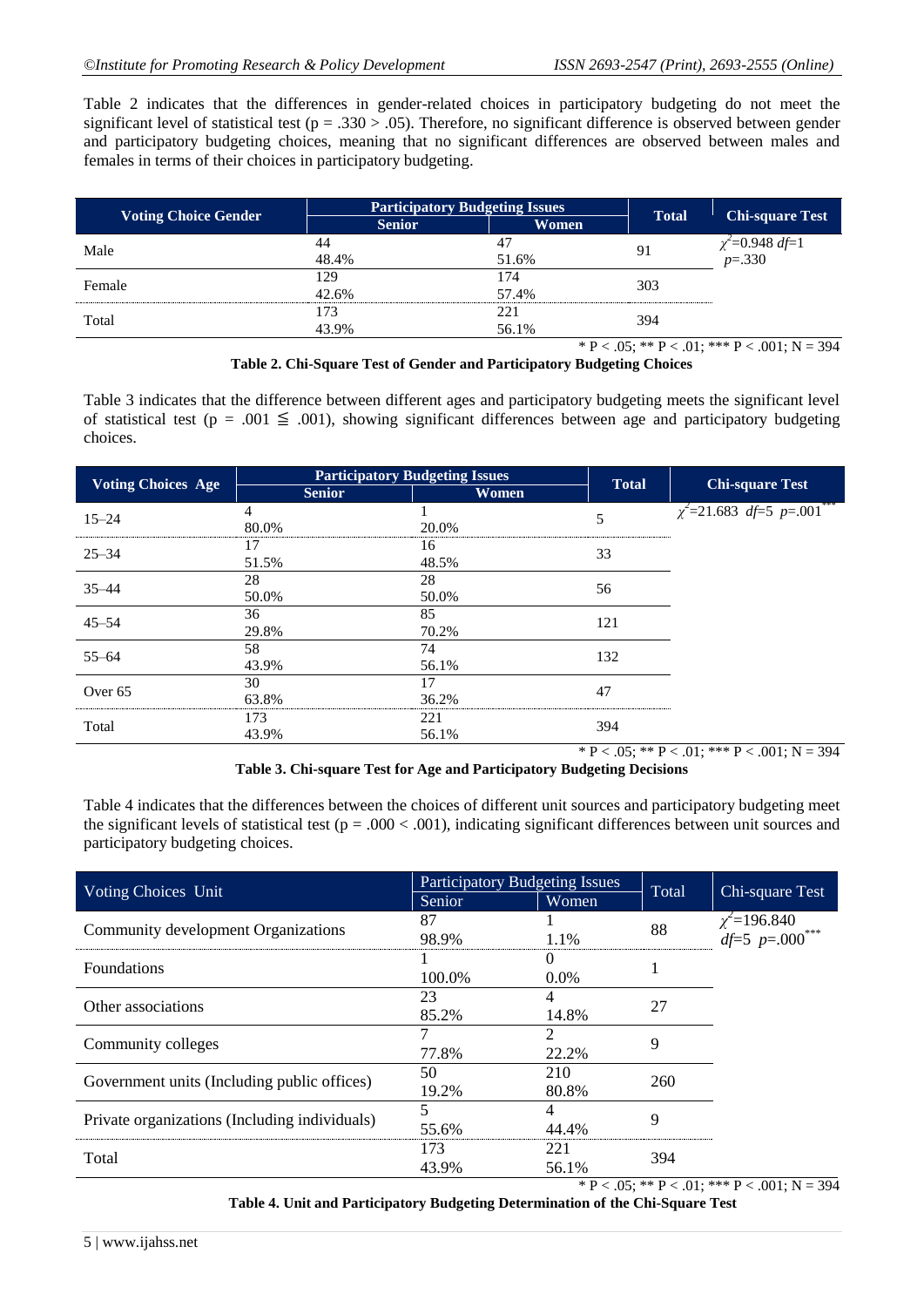Table 5 indicates that the differences between the participant"s regional and participatory budgeting choices do not meet the significant levels of the statistical test ( $p = .573 > .05$ ), showing no significant relationships between the participant"s regional and participatory budgeting choices.

|                     | <b>Participatory Budgeting Issues</b> |       |       |                                                 |  |
|---------------------|---------------------------------------|-------|-------|-------------------------------------------------|--|
| Voting Choices Unit | Senior                                | Women | Total | Chi-square Test                                 |  |
| Metropolitan area   | 50                                    | 60    |       | 110 $\chi^2 = 1.998 \overline{df} = 3 p = .573$ |  |
|                     | 45.4%                                 | 54.5% |       |                                                 |  |
|                     | 44                                    | 63    | 107   |                                                 |  |
| North Kaohsiung     | 41 1%                                 | 58.9% |       |                                                 |  |
| South Kaohsiung     | 42                                    | 43    | 85    |                                                 |  |
|                     | 49.4%                                 | 50.6% |       |                                                 |  |
| East Kaohsiung      | 37                                    | 55    | 92    |                                                 |  |
|                     | 40.2%                                 | 59.8% |       |                                                 |  |
| Total               | 173                                   | 221   | 394   |                                                 |  |
|                     | 43.9%                                 | 56.1% |       |                                                 |  |
|                     |                                       |       |       | * P < .05; ** P < .01; *** P < .001; N = 394    |  |

| Table 5. Cartoon Verification of Regional and Participatory Budgeting Decisions |  |  |  |
|---------------------------------------------------------------------------------|--|--|--|
|                                                                                 |  |  |  |

## **5. Discussion and Implication**

Studies asserted that the main obstacles to citizen participation are budget complexity and citizen apathy, and compared to past budget implementation models, the number of participants was higher and their willingness was more active (Lerner, 2011; Montambeault & Goirand, 2016). However, some people questioned the way in which this participatory budget was implemented, as they thought that the discussion topic of proposals were too limited. This study indicates that when not regulating the budget size for each proposal, the content, size, types of each proposal are various. Interestingly, some proposals are not budget-based, rather than policy suggestion-based for current issues of public services and policies. In the participation process, participants were highly interested in the issues and actively engaged in discussions. Many group facilitator, who are familiar with citizen meeting play a vital role in the whole group discussion process.

 Overall, the participatory budgeting of Kaohsiung City, was divided into various stages. Table 6 has shown that each stage of Implementing Participatory Budgeting would assist participants be more familiar with the operation of Participatory Budgeting. Through participatory budgeting workshops, table discussions and mutual information exchange would enhance the content of each proposal. Local residents were informed of the operational mechanisms and spirit of participatory budgeting, followed by assistance of group facilitator. Issuediscussion workshops are adopted to reach consensus and identify objectives through dialogue and disunion. Then, the proposals were all open access online and offline, and residents would vote in-person after the time of proposal presentation.

 The program emphasizes five major aspects of participatory budgeting, including advocacy, training, proposal, review, and implementation, to develop the bottom-up participatory budgeting mechanism. Through insite observations and interviews, the study found that five major aspects of participatory budgeting are significantly positive to participants" engagement, issues discussion, the development of proposal content, mutual interaction, and trust.

| <b>Stages</b>                | <b>Content</b>                                                                                                                                                                                                                                                                                                                                                                                              |
|------------------------------|-------------------------------------------------------------------------------------------------------------------------------------------------------------------------------------------------------------------------------------------------------------------------------------------------------------------------------------------------------------------------------------------------------------|
| Pro-proposal                 | Illustration meetings to educate public officials, community organizations and NPO                                                                                                                                                                                                                                                                                                                          |
| <b>Preparation Stage</b>     | personals the guideline of Participatory Budgeting operation.                                                                                                                                                                                                                                                                                                                                               |
| Proposal Discussion<br>Stage | Participatory budgeting workshop: participants who from different workshops are able to<br>have a comprehensive dissuasion and mutual information exchange, which would in turn<br>enhance the content of each proposal for gaining more support of workshop participants.<br>Each group facilitator would guide group discussion and develop their own issue proposal in<br>the deliberative process       |
|                              | A total of 70 proposals and 16 of them were selected through participants' vote.<br>All proposals are open access in city government website, and billboards with these<br>Proposal Voting Stage proposal content were set up in each district center.<br>After the process of open access proposals, every community resident is able to vote for<br>proposals that they are interested in or support for. |
|                              | Table 6. Main Stages for Implementing Participatory Budgeting in Kaohsiung City                                                                                                                                                                                                                                                                                                                             |

6 | Participatory Budgeting: The Initial Kaohsiung Experience of Taiwan- Cheng-Hsun Hsieh et al. There were significant differences between different unit backgrounds and participatory budgeting choices. The role of regional nonprofit organization is important for implementing an innovative citizen participation project.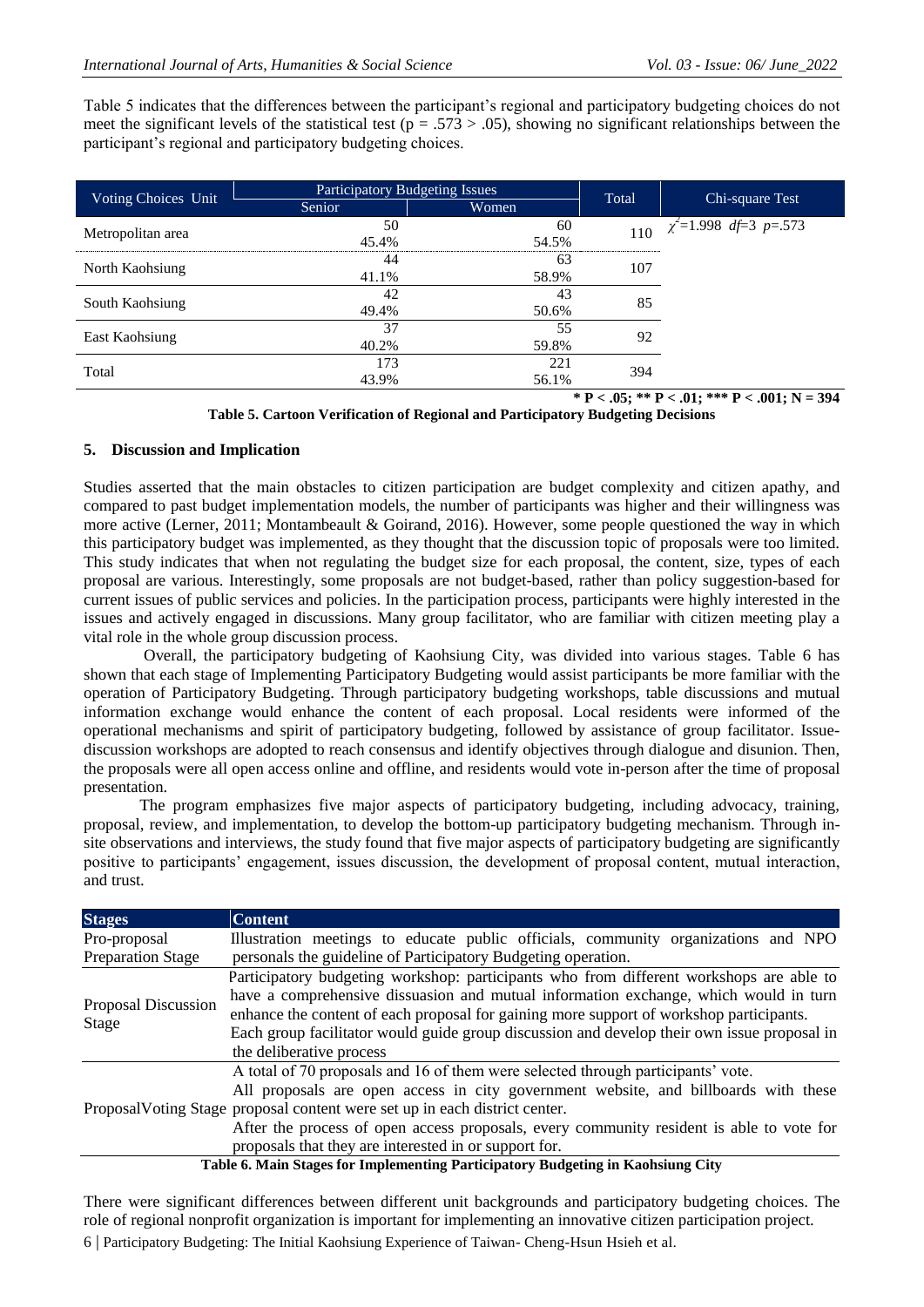Studies asserted that the more nonprofit organizations involved in the public governance process, the development of civil society and citizens" commitment to public affairs would be enhanced. In this study, most participants were the members of community development associations, neighborhood associations, and regional NPOs. Different organizations have differentiated professionals, abilities, information advantage, and missions that lead to diverse options which would increase more dialogues and information exchange among these participants.

 It is important to have well-rounded dialogues and cohesion through effective guidance tools. Researchers themselves guided participants to discuss the observation process through the World Cafe and KJ methods and found that World Cafe can help the accumulation of trust and view exchange among participants. These two methods help group brainstorming of women and elderly issues and needs, and narrow down their wide discussion as well as summarize the main points of each proposal. When adopting these two method, the training of group facilitator is important because this study found that the group facilitator have significant influence on the workshop development, especially, issue discussion, group meeting host, and participants" commitment as well mutual interaction.

 Overall, the design of the participatory budgeting proposal discussion mechanism of Kaohsiung city enables all parties to benefit from the participation process and effectively stimulate the interest and enthusiasm of participants in dialogues and policy issues. Importantly, participatory budgeting is an innovative approach of representative democracy and direct democracy. It facilitates a strong sense of community. Citizen participation in the budgeting system is implemented in different cities at different levels in Taiwan, and the mode of operation will be different. It is expected to produce different expectations and impacts. However, no matter the participatory mechanism is various, public officials need to consider a comprehensive participation among various citizen groups in the participative process.

## **6. Conclusion**

To implement the spirit of deliberative democracy, it is necessary to promote the development of citizen governance in a comprehensive, sustainable, and pluralistic way through the bottom-up participation of the people. Participatory budgeting can enable the active participation of public in public budget discussions and proposal activities and the development and implementation of the budget. This study, while describing the initial experience of participatory budgeting, also offers a litmus case for local government to consider when they adopt bottom-up participatory budgeting mechanism.

 Mechanisms of participatory budgeting does affect citizen participation, particularly when citizens are free and familiar with on participatory institutions. However, this study believe that the citizen education and training of participatory budgeting are vital to the development of participatory budgeting at regional level. Given past experience, it is probably unrealistic to ever expect that citizens are ready for the issue discussion and information exchange in the deliberative process. Hence, public officials need to spend more time in the well preparedness and plan at early stage of participatory budgeting. Although only a minority of the sample local governments currently adopted participatory budgeting in Taiwan, this study would provide a learning cases in other cities.